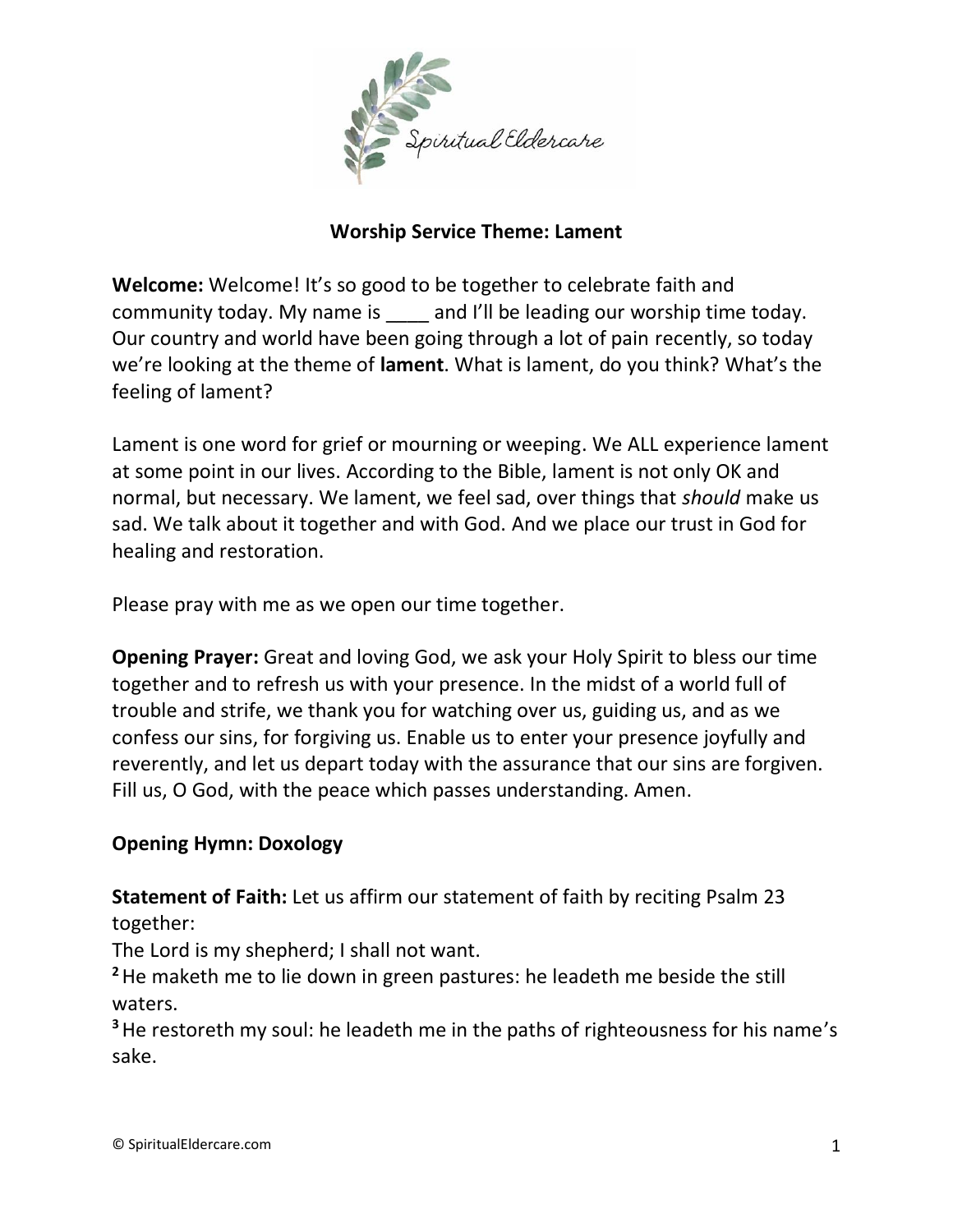**<sup>4</sup>** Yea, though I walk through the valley of the shadow of death, I will fear no evil: for thou art with me; thy rod and thy staff they comfort me.

**<sup>5</sup>** Thou preparest a table before me in the presence of mine enemies: thou anointest my head with oil; my cup runneth over.

**6** Surely goodness and mercy shall follow me all the days of my life: and I will dwell in the house of the Lord forever.

# **Suggested Hymns: For the Beauty of the Earth Savior, Like a Shepherd Lead Us Amazing Grace**

**First reading:** Lamentations 3: 17-24

[An entire book in the Old Testament Bible is called Lamentations, a word that means "crying." In this book, the writer grieves over the destruction of Jerusalem, sometime around 586 B.C.]

**<sup>17</sup>**…My soul is bereft of peace;

I have forgotten what happiness is;

- **<sup>18</sup>** so I say, "My endurance has perished; so has my hope from the Lord."
- **<sup>19</sup>** Remember my affliction and my wanderings, the wormwood and the gall!
- **<sup>20</sup>**My soul continually remembers it and is bowed down within me.
- **<sup>21</sup>** But this I call to mind, and therefore I have hope:
- **<sup>22</sup>** The steadfast love of the Lord never ceases;

his mercies never come to an end;

- **<sup>23</sup>** they are new every morning; great is your faithfulness.
- **<sup>24</sup>** "The Lord is my portion," says my soul, "therefore I will hope in him."

This is the word of the Lord; thanks be to God.

**Suggested Hymns: Holy, Holy, Holy**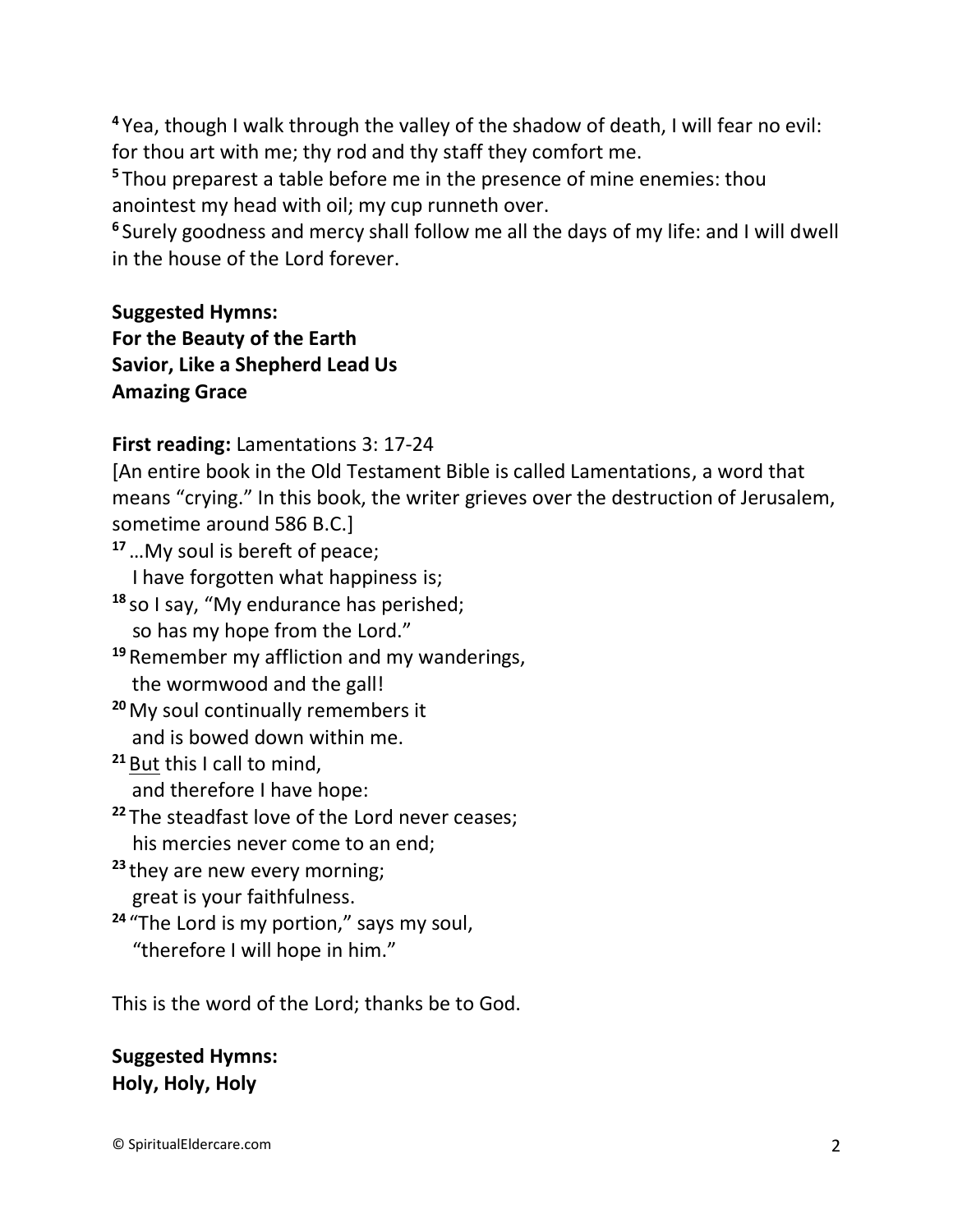#### **Jesus Loves Me**

#### **Second reading:** 2 Corinthians 1:8-11

The apostle Paul (St. Paul) wrote this to a group of new believers:

**<sup>8</sup>**We do not want you to be unaware, brothers and sisters, of the affliction we experienced in Asia. For we were so utterly burdened beyond our strength that we despaired of life itself. <sup>9</sup> Indeed, we felt that we had received the sentence of death. But that was to make us rely not on ourselves but on God who raises the dead. **<sup>10</sup>**He delivered us from such a deadly peril, and he will deliver us. On God we have set our hope that he will deliver us again.

This is the word of the Lord; thanks be to God.

### **Suggested Hymns: Softy and Tenderly Leaning on the Everlasting Arms**

**Interactive Homily:** Let's talk more about lament. What words would you use to describe the *feeling* of lament?

• Passionate sadness, grief, sorrow, mourning

We all have these feelings at some point, don't we? What kinds of things can happen that make you feel like grieving?

- When you lose someone you love: a spouse, friend, pet
- When you struggle with something inside yourself that won't go away
- When you see something in the world that hurts. Such as?
	- o Natural disasters: people impacted by floods, fires
	- o Societal unrest: war, illness, poverty, gun violence
	- o Injustice on a small or large scale: a single person wrongly accused, whole groups of people harmed

Do you think God is aware of our grief and lament? Absolutely. How do we know?

• The Bible is FULL of stories and honest outpourings to God from people who are grieving, either for themselves or for the world around them.

So, as people of faith, what should we do with our grief and lament? Should we jump right in to solve or analyze the problems that cause us to grieve? Should we hide from the pain? No…

• First, simply feel grief. It's OK to lament! Pain is real.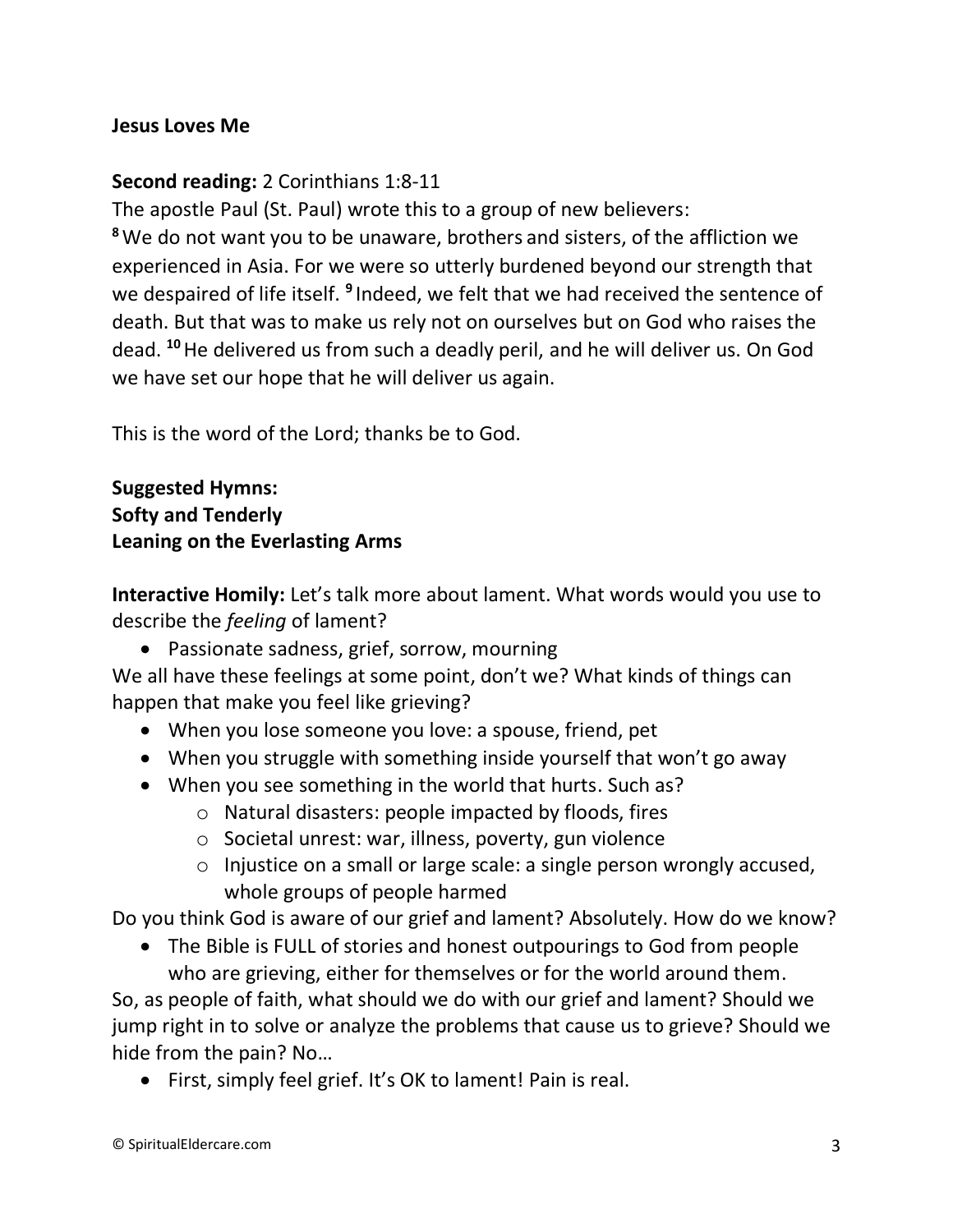- Second, address our sorrows and complaints *to God*. God can take everything we can dish out. The people in the Bible were honest and clear with God about their grief:
	- o Job: "My eye is dim by reason of sorrow." (Job 17:7)
	- o King David: "I am weary with my moaning; every night I flood my bed with tears; I drench my couch with my weeping. My eye wastes away because of grief." (Psalm 6:6-7)
	- o The prophet Jeremiah: "'Woe is me! For the Lord has added sorrow to my pain. I am weary with my groaning." (Jeremiah 45:3)
- Third, turn to God and pray for places of pain. Tell God what you/we need:
	- o For personal hearts, that we would repent: because "a broken and contrite heart, O God, you will not despise" (Psalm 51:17).
	- o For our cities and country and world: "Seek the welfare of the city where I have sent you into exile, and pray to the Lord on its behalf, for in its welfare you will find your welfare" (Jeremiah 29:7).
- Fourth, decide to trust God.
	- o Remember and talk about what God has done in the past.
		- What sorts of things has God done for you in your life? What do you praise God for?
	- o Place your hope in God; God alone can heal and restore.

The story of our faith is that life comes from death, that hope springs from hardship. That's what God does!

… Let's take a moment to silently pray in honesty and hope.

**(Silent Prayer)** … Thank you, Lord, that you do not shy away from grief, but instead offer examples of godly people who suffer and lament, so that we may look to their example and be encouraged.<sup>1</sup> Thank you that your heart is so large for us, for our pain and folly, that you extend mercy for our healing.

We pray that our cities and nation will see miracles of reconciliation and lasting harmony, rooted in truth and in the paths of righteousness. $2^2$ 

We pray for peace — the fullest enjoyment of *shalom*, flowing down from the God of peace, and bought at an infinite price through Jesus Christ.<sup>3</sup> We look forward, Lord, to the ultimate restoration of all things. Hear our prayers.

<sup>1</sup> [https://restoreprayer.com/?ck\\_subscriber\\_id=785651132](https://restoreprayer.com/?ck_subscriber_id=785651132)

<sup>2</sup> <https://www.desiringgod.org/articles/the-sorrows-of-minneapolis>

<sup>3</sup> <https://www.desiringgod.org/articles/the-sorrows-of-minneapolis>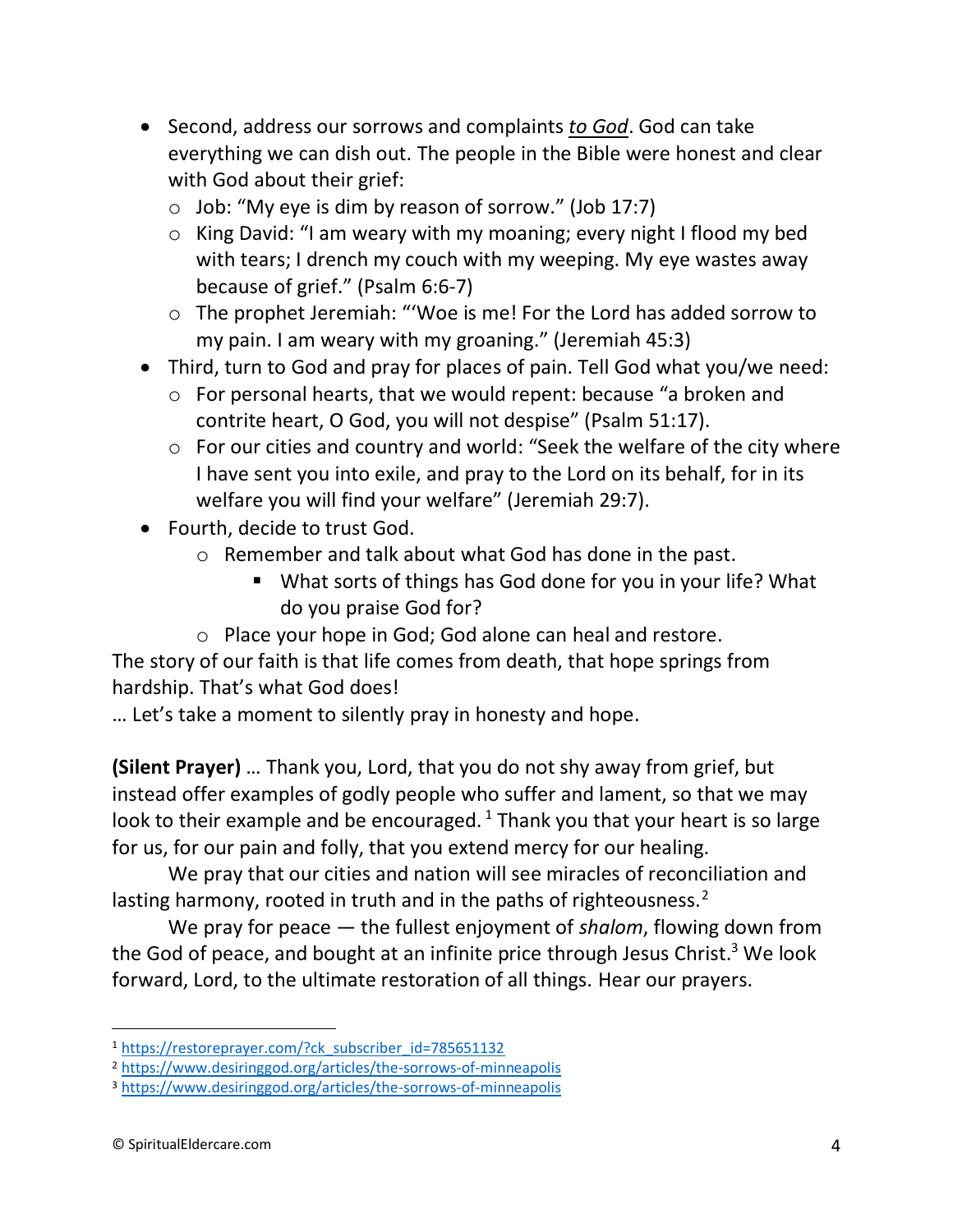Now let us pray the Lord's prayer together:

**Lord's Prayer:** Our Father, who art in heaven, hallowed be thy name. Thy kingdom come, thy will be done, on earth as it is in heaven. Give us this day our daily bread, and forgive us our trespasses, as we forgive those who trespass against us. And lead us not into temptation, but deliver us from evil. For thine is the kingdom, the power, and the glory forever, Amen.

# **Suggested Hymns: This is My Father's World It is Well with My Soul**

# **Third Reading: Quotes on Lament**

What we need is not simply better gear and techniques but a story that helps us remember another world is possible. The good news is that God's story offers us just that. In the midst of our world's deep brokenness, God's kingdom breaks in to create new possibilities. …

Lament, which leads to hope, is not a light and easy transformation of suffering. Lament is work. Lament is that deeper engagement with God, when things are not going right. ― Emmanuel M. Katongole, Ugandan theologian, professor of theology and peace studies at Notre Dame University

A lament is an act of worship, a faith statement of trust, in the face of difficulty. It's a wonderfully honest way to acknowledge our trouble to God as we also acknowledge our hope is in him. —writer Linda Evans Shepherd

Lament isn't giving up; it's giving over. When we lift up our sorrow and our pain, we turn it over to the only one who can meet it: our God. –film critic Josh Larsen

# **Suggested Hymns: Come, Thou Fount of Every Blessing Shall We Gather at the River**

### **Fourth Reading:** Manure into Fertilizer

Saint Ignatius of Loyola, the founder of the Jesuits in 1541, talked about the importance of how we deal with painful experiences. Ignatius said that painful experiences pile up like manure, stinking up our lives, if we don't deal with them.